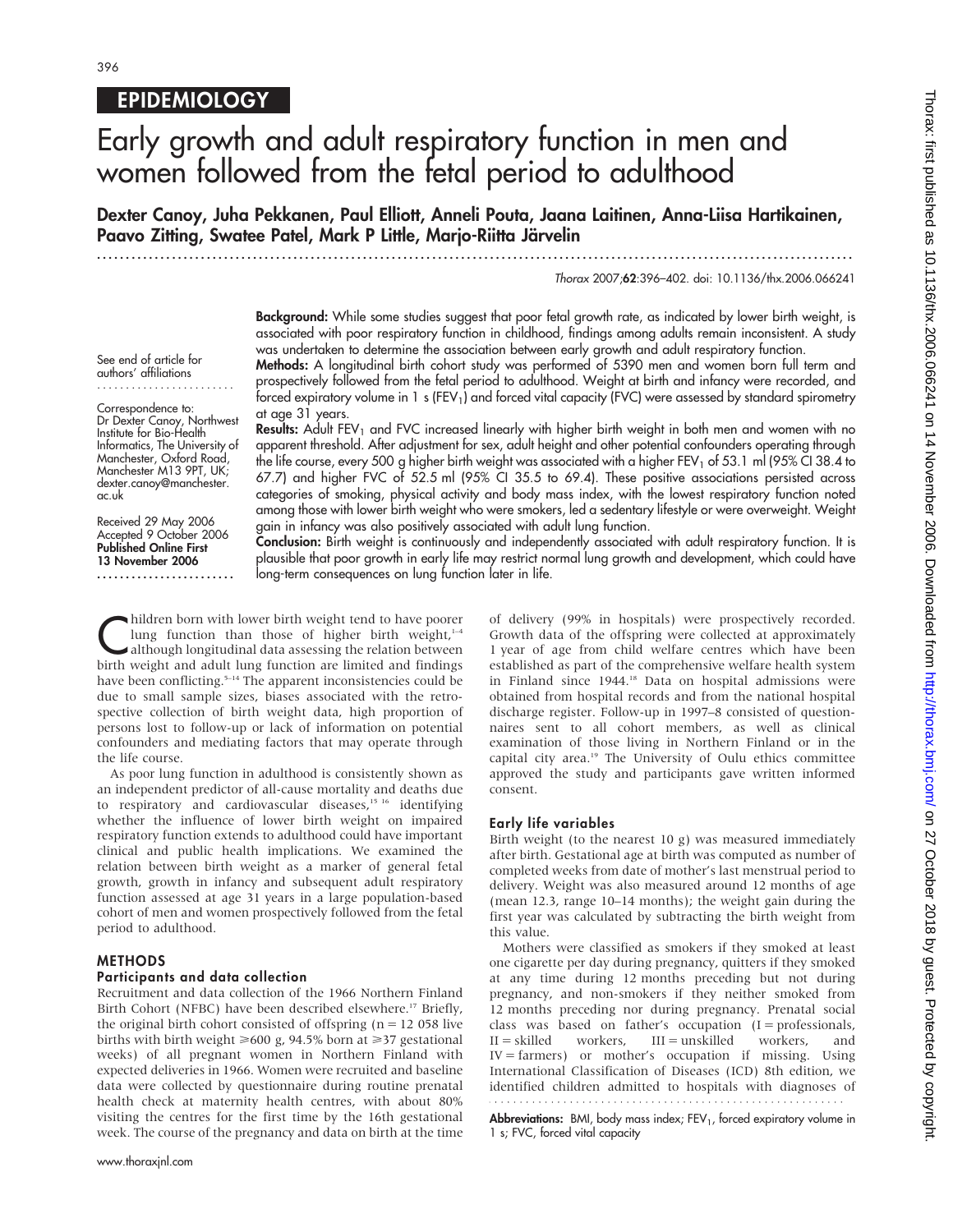| Table 1 Characteristics of men and women in the 1966 |  |  |
|------------------------------------------------------|--|--|
| Northern Finland Birth Cohort study                  |  |  |

| <b>Characteristics</b>                                                                    | Men<br>$(n = 2684)$ | Women<br>$(n = 2706)$ |  |  |
|-------------------------------------------------------------------------------------------|---------------------|-----------------------|--|--|
| Early life factors                                                                        |                     |                       |  |  |
| Birth weight (g)                                                                          | 3592 (512)          | 3467 (474)            |  |  |
| Weight gain during first year (kg)*                                                       | 7.0(1.1)            | 6.5(1.1)              |  |  |
| Gestational age at birth (weeks)                                                          | 40.2 (1.5)          | 40.3 (1.5)            |  |  |
| % Parental social class III and IV at                                                     | $47.5$ (n = 222)    | $40.9$ (n = 220)      |  |  |
| birth†                                                                                    |                     |                       |  |  |
| % Mothers smoking during pregnancy                                                        | $13.3(n=349)$       | $12.3(n=324)$         |  |  |
| % Childhood respiratory infection‡                                                        | $6.7$ (n = 181)     | $5.0$ (n = 135)       |  |  |
| Factors at age 31 years                                                                   |                     |                       |  |  |
| $FEV_1$ (I)                                                                               | 4.54 (0.62)         | 3.41(0.47)            |  |  |
| FVC (l)                                                                                   | 5.48(0.75)          | 4.02 (0.55)           |  |  |
| FEV <sub>1</sub> :FVC ratio (%)                                                           | 83.1(6.4)           | 85.0 (6.5)            |  |  |
| $FEV1$ (% predicted)                                                                      | 99.2 (11.7)         | 101.8(11.7)           |  |  |
| Height (m)                                                                                | 1.78(0.8)           | 1.65(0.6)             |  |  |
| Weight (kg)                                                                               | 80.2 (12.7)         | 65.6 (12.5)           |  |  |
| BMI $(kq/m^2)$                                                                            | 25.2(3.6)           | 24.2(4.7)             |  |  |
| % Current cigarette smokers                                                               | $32.7$ (n = 878)    | $23.0(n=622)$         |  |  |
| % Known asthma at 14 or 31 years§                                                         | $8.3(n=223)$        | $10.5(n = 284)$       |  |  |
| % Known emphysema or chronic                                                              | $5.4$ (n = 144)     | $5.9$ (n = 160)       |  |  |
| <b>bronchitis</b> §                                                                       |                     |                       |  |  |
| % Low physical activity level¶                                                            | $42.9$ (n = 1151)   | $41.7$ (n = 1129)     |  |  |
| % Social class III and IV**                                                               | 66.0 ( $n = 308$ )  | 50.7 ( $n = 249$ )    |  |  |
| FEV <sub>1</sub> , forced expiratory volume in 1 s; FVC, forced vital capacity; BMI, body |                     |                       |  |  |

FEV $_{\rm 1}$ , forced expiratory volume in 1 s; FVC, forced vital capacity; BMI, body mass index.

Data presented as mean (SD) for all continuous variables.

\*Measured between the 10th and 14th months; data available for 2262 men and 2295 women.

-Parental social class (III = unskilled/others, IV = farmers).

`Hospital diagnosis of acute respiratory infection or pneumonia between 0 and 7 years.

s Physician diagnosis.

Participation in brisk activity of at least 20 minutes was less than twice a week.

\*\*Adult social class (III = vocational, IV = no education beyond elementary school/unknown).

acute respiratory illness or pneumonia occurring up to age 7 years as, at these ages, respiratory infection has been associated with reduced adult respiratory function.<sup>20</sup> We also identified participants who had physician-diagnosed asthma at age 14 years assessed from questionnaires sent to participants and parents in 1980.

### Adult variables

In 1997, 97% ( $n = 11637$ ) of the cohort were alive, 7.4% of whom  $(n = 856)$  were living abroad and 0.8%  $(n = 96)$  were untraceable. In 1997–8, those living in Northern Finland or the Helsinki area ( $n = 8463$ ) were invited to a clinical examination conducted by trained nurses using a standardised procedure. Respiratory function was assessed by forced expiratory volume in 1 s (FEV<sub>1</sub>) and forced vital capacity (FVC) using a Vitalograph P-model spirometer (Vitalograph Ltd, Vitalograph P-model spirometer (Vitalograph Ltd, Buckingham, UK) with a volumetric accuracy of  $\pm 2\%$  or  $+50$  ml, whichever was greater. The spirometer was calibrated regularly using a 1-litre precision syringe. The spirometric manoeuvre was performed three times but was repeated if the difference between two maximal readings was  $>4\%$ . The highest  $FEV<sub>1</sub>$  and FVC measurements were used. We also measured weight and height and calculated body mass index (BMI) as weight/height<sup>2</sup>; overweight was defined as BMI  $\geq$ 25 kg/m<sup>2</sup>. Participants were classified as having a high level of physical activity if they were engaged in brisk physical activities (causing some sweating and breathlessness) at least 2–3 times a week for at least 20 minutes at a time (the approximate minimum level of activity which could enhance either fitness or health<sup>21</sup>). Current smokers were defined as

smoking cigarettes daily for at least a year, former smokers if they had previously smoked cigarettes but had stopped for at least 1 year, and never smokers if they had neither currently nor previously smoked cigarettes daily for at least a year. Adult social class was based on highest education attained at 31 years  $(I =$  university degree,  $II =$  secondary or polytechnic school,  $III =$  vocational school, and  $IV =$  others, including unknown or no education after elementary school). We also noted any history of physician-diagnosed asthma and emphysema or chronic bronchitis.

### Statistical analysis

A total of 6033 participants attended the clinical examination at age 31 years. Those with missing or inadequate spirometric findings (n = 153), those born at  $\langle 37 \rangle$  weeks (n = 275) and women who were pregnant during the clinical assessment  $(n = 216)$  were excluded. The remaining 5390 participants (2684 men, 2706 women) were included in the analyses.

The results for men and women were analysed separately. Multiple linear regression was used to estimate the difference in respiratory function per 500 g higher birth weight (1SD of birth weight = 497 g) and per 1 kg higher weight gain during the first year (available for 2262 men and 2295 women; 1SD of weight gain during the first year  $= 1.1$  kg). Covariates included gestational age at birth, adult height and adult weight, a history of acute respiratory infection or pneumonia in childhood, maternal smoking during pregnancy, parental social class at birth, and adult cigarette smoking, physical activity level and social class. As covariates we used gestational age and adult height and weight as continuous variables in the regression models. We also mutually adjusted for birth weight and weight gain during the first year. Mean  $FEV<sub>1</sub>$  and FVC were calculated by tertile of birth weight stratified by tertile of weight gain during the first year or by adult smoking, physical activity or BMI.

Expected  $FEV<sub>1</sub>$  was determined for men and women who were never smokers and without emphysema or chronic bronchitis using sex-specific regression with height as an explanatory variable and percentage predicted  $FEV<sub>1</sub>$  ((actual FEV<sub>1</sub>/expected FEV<sub>1</sub>)  $\times$ 100) was calculated. We also calculated the ratio of  $FEV<sub>1</sub>$  to FVC. Interactions between birth weight and weight gain during the first year, adult smoking, adult physical activity or adult BMI were assessed by analysis of variance. BMI was used to define overweight and for assessing interaction with other covariates. In our analyses of the  $FEV<sub>1</sub>:FVC$  ratio, the covariates used in the regression models were similar to those used in our separate analyses for  $FEV<sub>1</sub>$  and FVC. However, we only adjusted for gestational age, maternal smoking during pregnancy, adult weight and adult physical activity in the multivariate regression models for predicted  $FEV<sub>1</sub>$ . Two-sided p values were used with  $p<0.05$  being considered statistically significant. Data were analysed using Stata V.8 statistical software (College Station, Texas, USA).

## RESULTS

### Baseline characteristics of study participants

Compared with the remaining cohort members born full term, the 5390 study participants had 80 g higher birth weight and 0.4 weeks longer gestational age at birth (both  $p<0.001$ ) but did not differ significantly in weight gained during their first year ( $p$  $>$ 0.05). The characteristics of the study participants are shown in table 1 (see table S1 in the online supplement for characteristics by birth weight quintile). Mean (SD) birth weight was 3592 (512) g in men and 3467 (474) g in women; mean (SD) weight gain during the first year was 7.0 (1.1) kg in men and 6.5 (1.1) kg in women. Respective mean (SD) values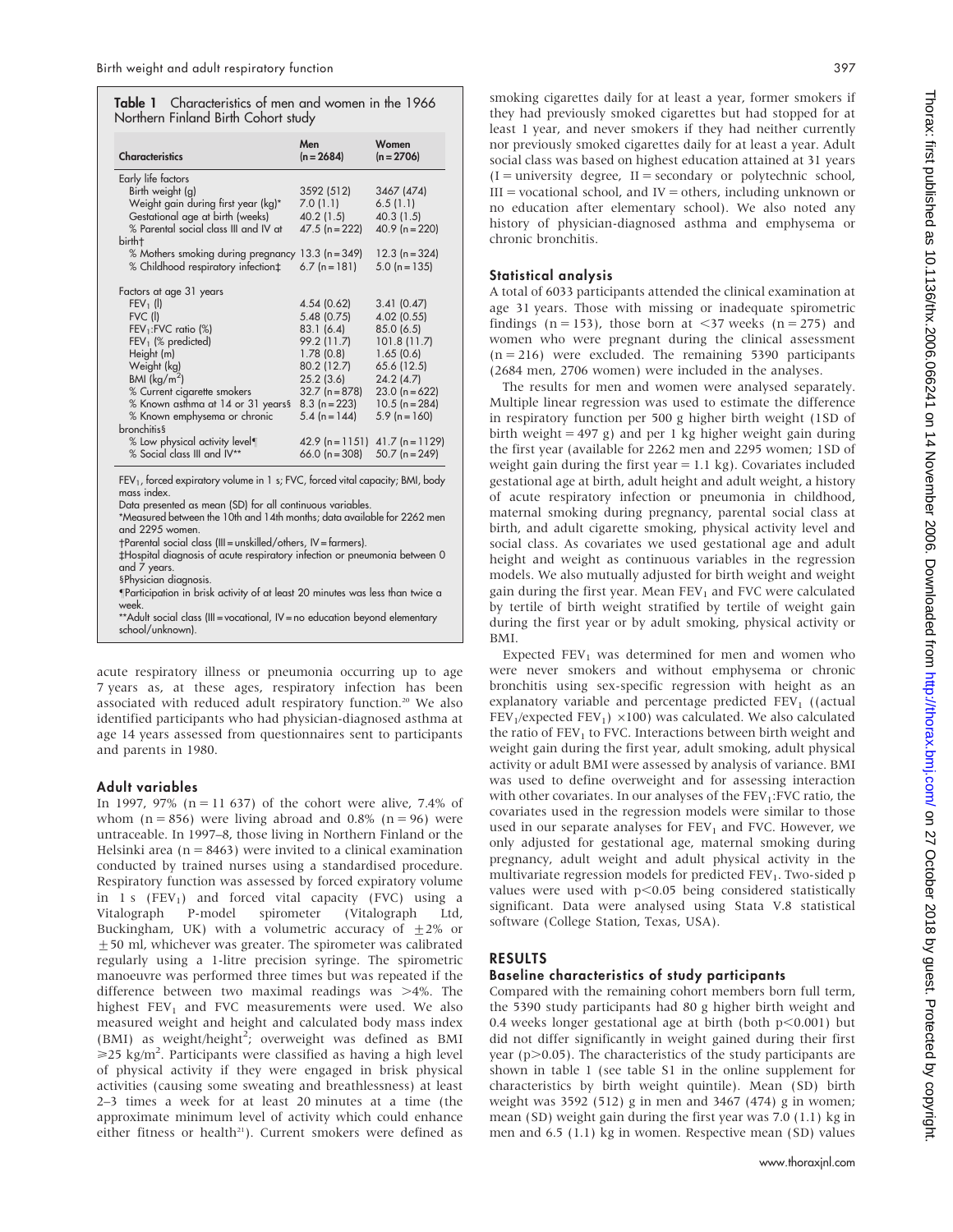Table 2 Estimated difference in respiratory function, assessed at age 31 years, for every 500 g higher birth weight in 5390 men and women in the 1966 Northern Finland Birth Cohort study

|                                                                             | $FEV_1$ (ml)           | FVC (ml)               | FEV <sub>1</sub> :FVC ratio (%) |  |
|-----------------------------------------------------------------------------|------------------------|------------------------|---------------------------------|--|
| Covariates adjusted for in regression models                                | $\beta$ (95% CI)       | $\beta$ (95% CI)       | $\beta$ (95% CI)                |  |
| Men (n = 2684)                                                              |                        |                        |                                 |  |
| Unadjusted                                                                  | 127.7 (105.4 to 150.1) | 160.4 (133.4 to 187.5) | $-0.11$ ( $-0.35$ to 0.12)      |  |
| Heightt at 31 years                                                         | 47.0 (26.6 to 67.4)    | 49.6 (26.0 to 73.2)    | $0.09$ (-0.16 to 0.33)          |  |
| Gestational age* and height at 31 years                                     | 57.4 (35.1 to 79.7)    | 59.4 (33.5 to 85.2)    | $0.13$ (-0.14 to 0.39)          |  |
| Gestational age,* maternal smoking during pregnancy and height† at 31 years | 54.6 (32.1 to 77.2)    | 57.8 (31.6 to 84.0)    | $0.10$ (-0.17 to 0.37)          |  |
| Gestational age,* maternal smoking during pregnancy and adult factors†‡     | 57.8 (35.1 to 80.4)    | $61.6$ (35.3 to 88.0)  | $0.11$ (-0.16 to 0.38)          |  |
| Life course factors¶                                                        | 57.5 (34.9 to 80.1)    | $61.4$ (35.1 to 87.7)  | $0.11$ (-0.16 to 0.38)          |  |
| Subgroup of ment <sup>§</sup> ( $n = 1893$ )                                | 56.3 (30.4 to 82.3)    | 56.6 (25.7 to 87.5)    | $0.16$ (-0.14 to 0.45)          |  |
| Women $(n = 2706)$                                                          |                        |                        |                                 |  |
| Unadjusted                                                                  | 105.8 (87.7 to 123.9)  | 119.9 (98.3 to 141.4)  | $0.12$ (-0.14 to 0.38)          |  |
| Adjusted for height at 31 years                                             | 39.6 (23.2 to 56.1)    | 33.6 (14.5 to 52.6)    | $0.27$ (0.07 to 0.54)           |  |
| Adjusted for gestational age* and height t at 31 years                      | 45.5 (27.8 to 63.2)    | $41.0$ (20.7 to 61.3)  | $0.26$ (-0.03 to 0.54)          |  |
| Gestational age,* maternal smoking during pregnancy and height† at 31 years | 44.8 (26.8 to 62.9)    | $41.9$ (21.2 to 62.6)  | $0.22$ (-0.07 to 0.51)          |  |
| Gestational age,* maternal smoking during pregnancy and adult factors†‡     | 48.2 (30.0 to 66.4)    | 42.3 (21.3 to 63.2)    | $0.30$ (0.01 to 0.60)           |  |
| Life course factors¶                                                        | 48.8 (30.3 to 66.6)    | 42.3 (21.3 to 63.2)    | $0.31$ (0.01 to 0.60)           |  |
| Subgroup of woments $(n = 1880)$                                            | 52.7 (31.2 to 74.3)    | 43.7 (19.1 to 68.2)    | $0.41$ (0.04 to 0.77)           |  |

 $FEV<sub>1</sub>$ , forced expiratory volume in 1 s; FVC, forced vital capacity.

\*At birth.

†Excludes height as covariate for regression models for predicted FEV $_{\rm 1}$ .

`Adult factors: height, weight, cigarette smoking (never, former and current) and physical activity level (high versus low) at 31 years.

Gestational age at birth, maternal smoking during pregnancy, aforementioned adult factors as well as hospital diagnosis of respiratory infection between 0 and 7 years, other respiratory illnesses (physician diagnoses of asthma at age 14 or 31 years or emphysema/chronic bronchitis at 31 years), social class at birth (I, II, III and IV) and at age 31 years (I, II, III and IV).

1Excludes those with hospital diagnosis of respiratory infection between 0 and 7 years, whose mothers smoked during pregnancy and had physician-diagnosed asthma (at 14 or 31 years) or emphysema/chronic bronchitis at 31 years, and adjusted for gestational age at birth, aforementioned factors at 31 years and social class at birth (I, II, III and IV) and at age 31 years (I, II, III and IV).

for  $FEV_1$  in men and women were 4.54 (0.62) l and 3.41 (0.47) l, and for FVC were 5.48 (0.75) l and 4.02 (0.55) l.



**Figure 1** Forced expiratory volume in 1 s (FEV<sub>1</sub>) in litres at age 31 years<br>by tertiles of birth weight and weight gain during the first year in (A) men and (B) women in the 1966 Northern Finland Birth Cohort study. The figure shows mean values and 95% confidence limits. Values obtained from regression models and adjusted for gestational age at birth, maternal smoking during pregnancy and factors at 31 years: height, weight, cigarette smoking (never, former and current), and physical activity level (high versus low); p value for interaction between birth weight and weight gain during the first year was 0.88 in men and 0.04 in women.

#### Birth weight, weight gain at 1 year and respiratory function at age 31 years

Respiratory function (FEV<sub>1</sub>, FVC and % predicted FEV<sub>1</sub>) linearly increased across the whole range of birth weight quintile (p for trend  $<$ 0.001) without any apparent threshold. Mean differences in respiratory function between top and bottom birth weight quintiles in men were 368 ml (FEV<sub>1</sub>) and 459 ml (FVC), and in women were 290 ml (FEV<sub>1</sub>) and 314 ml (FVC) (see table S1 in online supplement available at http://thorax.bmj.com/ supplemental). These mean differences reduced to 169 ml (95% CI 95 to 242) for  $FEV<sub>1</sub>$  and 180 ml (95% CI 95 to 266) for FVC in men, and to 141 ml (95% CI 84 to 198) for  $FEV<sub>1</sub>$  and 115 ml (95% CI 49 to 180) for FVC in women after adjusting for gestational age, maternal smoking during pregnancy and adult factors (height, cigarette smoking, weight and physical activity). The mean  $FEV_1: FVC$  ratio did not vary significantly across birth weight quintiles ( $p$  for trend = 0.56 in men and 0.31 in women) (see table S1 in online supplement). After adjusting for the aforementioned covariates, a significant increasing trend across birth weight quintiles was observed only among women  $(p = 0.047)$ . The magnitude of the difference in the adjusted mean  $FEV<sub>1</sub>:FVC$  ratio between the top and lowest birth weight quintile was 0.4% (95% CI –0.5% to 1.3%) in men and 1.1% (95% CI 0.2% to 2.0%) in women. Adjusting for gestational age, maternal smoking during pregnancy and adult weight and physical activity, the difference in mean predicted  $FEV<sub>1</sub>$  between the top and lowest birth weight quintile in men was 3.7% (95% CI 2.1% to 5.2%) and in women was 4.4% (95% CI 2.8% to 6.0%).

Both  $FEV<sub>1</sub>$  and FVC were significantly higher for every 500 g higher birth weight (table 2), although the size of the coefficients was reduced by about half with adjustment for gestational age and adult height. The estimates remained significant with further adjustment for various potential confounders across the life course, even among relatively healthy men and women. Combining data for men and women and adjusting for sex, gestational age, maternal smoking during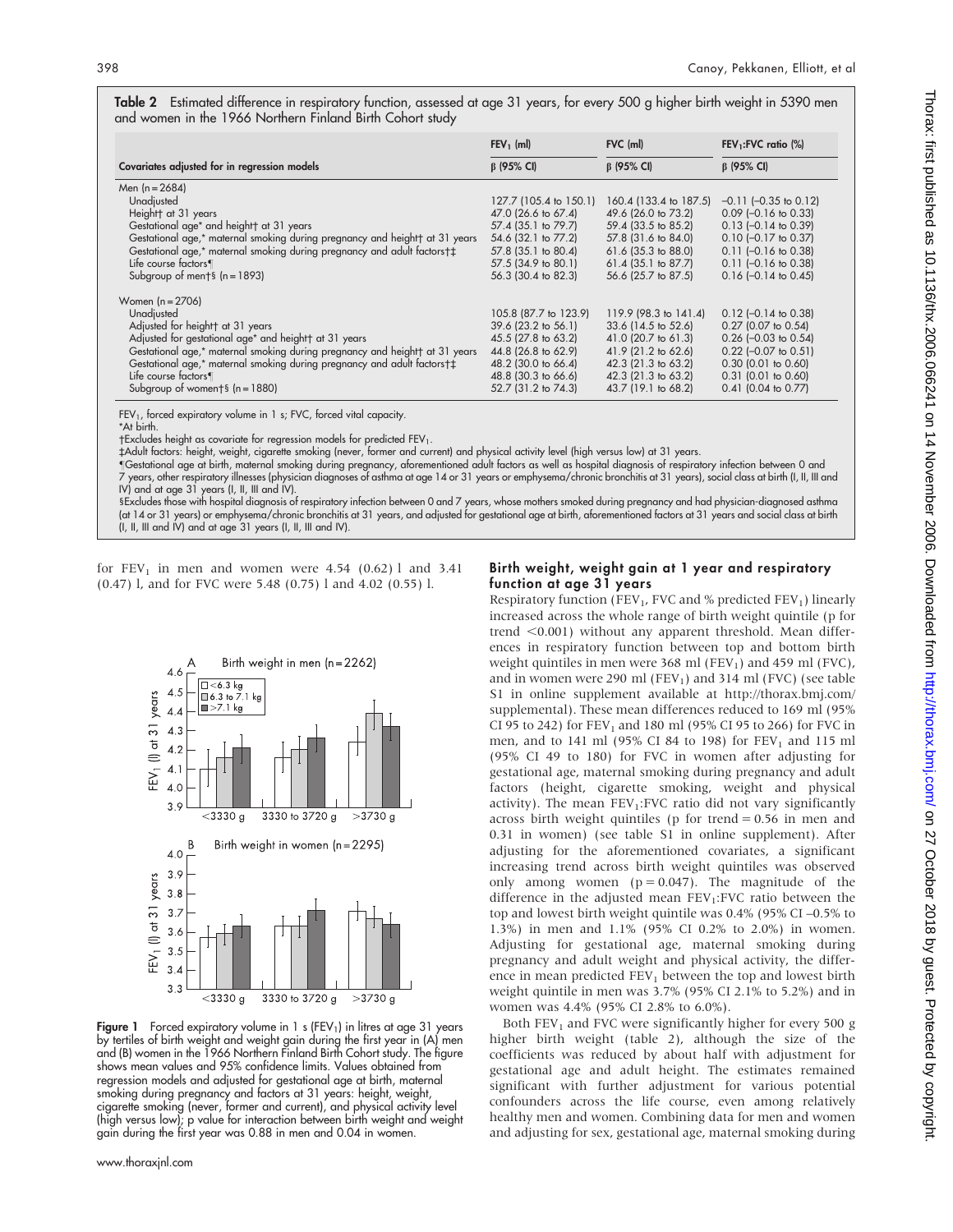**Table 3** Adjusted\* regression of respiratory function (assessed at age 31 years) with birth weight and weight gain† during the first year in men and women in the 1966 Northern Finland Birth Cohort study

|                                           | Men $(n = 2262)$               |                       | Women $(n = 2295)$             |                     |
|-------------------------------------------|--------------------------------|-----------------------|--------------------------------|---------------------|
|                                           | $FEV1$ (ml)                    | FVC (ml)              | $FEV_1$ (ml)                   | FVC (ml)            |
| <b>Regression models</b>                  | $\beta$ (95% CI)               | $\beta$ (95% CI)      | $\beta$ (95% CI)               | $\beta$ (95% CI)    |
| Model 1:                                  |                                |                       |                                |                     |
| Birth weight (per 500 g)                  | $60.5$ (35.1 to 85.9)          | 64.4 (35.2 to 93.6)   | 54.1 (34.4 to 73.8)            | 47.3 (24.8 to 70.0) |
| Model 2:                                  |                                |                       |                                |                     |
| Weight gain during first yeart (per 1 kg) | $12.3$ ( $-10.1$ to $34.6$ )   | $41.8$ (16.1 to 67.4) | 12.0 $(-4.3 \text{ to } 28.4)$ | 23.5 (4.9 to 42.0)  |
| Model 3:                                  |                                |                       |                                |                     |
| Birth weight (per 500 g)                  | 63.7 (38.1 to 89.3)            | 72.4 (43.0 to 101.8)  | 57.5 (37.6 to 77.4)            | 52.6 (29.9 to 75.3) |
| Weight gain during first yeart (per 1 kg) | 20.1 $(-2.4 \text{ to } 42.5)$ | 50.6 (24.8 to 76.4)   | 19.0 (2.6 to 35.4)             | 29.8 (11.1 to 48.5) |

Analysis restricted to participants with data on weight gain during the first year.

FEV<sub>1</sub>, forced expiratory volume in 1 s; FVC, forced vital capacity.

\*Adjusted for gestational age at birth, maternal smoking during pregnancy as well as factors at 31 years: adult height, weight, cigarette smoking (never, former and current) and physical activity level (high versus low).

-Weight during first year minus birth weight.

`Birth weight and weight gain during the first year included as explanatory variables either separately (models 1 and 2) or together (model 3) in the regression model.

pregnancy and other adult factors, every 500 g higher birth weight was associated with a higher  $FEV<sub>1</sub>$  of 53.1 ml (95% CI 38.4 to 67.7) and a higher FVC of 52.5 ml (95% CI 35.5 to 69.4). A significant association between birth weight and  $FEV<sub>1</sub>:FVC$ ratio was observed in women (but not in men) after adjusting for covariates. The estimated difference in predicted  $FEV<sub>1</sub>$  for every 500 g higher birth weight was 1.3% (95% CI 0.8% to 1.8%) in men and 1.5% (95% CI 1.0% to 2.0%) in women after adjusting for gestational age at birth and adult factors (height, cigarette smoking, weight and physical activity). Adding a quadratic term for gestational age in the multivariate models used in table 2 did not materially alter the results.

Weight gain during first year was positively associated with lung function in men and women, with the regression coefficients increasing in magnitude when models were further adjusted for birth weight (table 3), although the confidence limits crossed the null association for  $FEV<sub>1</sub>$  in men. Those in the lowest birth weight category who gained more weight in infancy tended to have higher  $FEV<sub>1</sub>$  than those who gained less weight (fig 1; see fig S1 in online supplement available at http:// thorax.bmj.com/supplemental for FVC results), although a statistically significant interaction between birth weight and weight gain during first year was only observed for  $FEV<sub>1</sub>$  in women ( $p = 0.046$ ). Women in the top birth weight tertile with higher weight gain during the first year tended to have lower lung function values.

A statistical interaction was observed between birth weight and sex for FVC ( $p = 0.007$ ) but not for FEV<sub>1</sub> ( $p = 0.11$ ) or  $FEV<sub>1</sub>:FVC ratio (p = 0.16)$ . Similarly, a statistical interaction was observed between weight gain at 1 year and sex for FVC ( $p = 0.001$ ), weakly for  $FEV_1$  ( $p = 0.067$ ) but not for  $FEV_1$ :FVC ratio ( $p = 0.17$ ).

#### Birth weight, adult characteristics and respiratory function at age 31 years

Higher  $FEV<sub>1</sub>$  was noted with higher birth weight tertile across all categories of cigarette smoking, physical activity and BMI categories at age 31 years (fig 2; see fig S2 in online supplement available at http://thorax.bmj.com/supplemental for FVC results). Lowest values were observed among those in the bottom birth weight tertile who were smokers, had low physical activity level or were overweight. Participants with favourable profiles on these lifestyle variables but were at the lowest birth weight tertile had comparable, or even lower,  $FEV<sub>1</sub>$  than those at the top birth weight tertile who were smokers, had lower physical activity level or were overweight. We did not observe any significant interaction between birth weight and these

adult variables ( $p > 0.05$ ) except in smoking for FEV<sub>1</sub> ( $p = 0.03$ ) in men). The interactions between adult smoking and adult BMI for  $FEV_1$  and FVC in both men and women were not significant (all  $p > 0.05$ ).

#### **DISCUSSION**

Respiratory function, assessed by  $FEV<sub>1</sub>$  and FVC at age 31 years, increased linearly across the whole range of birth weight in both men and women with no apparent threshold. Weight gain during the first year was positively associated with adult lung function independently of birth weight. These observations suggest that respiratory health in adulthood could be influenced by growth early in life.

The association between early life measures such as weight at birth and infancy and respiratory function measured 31 years later could simply reflect the effect of height, an important determinant of respiratory function<sup>22</sup> as lower birth weight babies tend to be shorter in stature later in life,<sup>23</sup> but the present results were independent of adult height. The associations were independent of gestational age at birth, maternal smoking during pregnancy and childhood respiratory infections as well as known asthma or emphysema or chronic bronchitis in adulthood. The findings remained significant even after taking into account adult smoking habit, level of physical activity and weight as well as social class at birth and in adulthood. Indeed, the magnitude of the reduction in lung function was greatest among those who had a lower birth weight and were current smokers, led a sedentary lifestyle or were overweight. Although spirometric assessment can be influenced by voluntary effort, it seems unlikely that there would be systematic differences in spirometric performance with respect to early life growth.

Earlier studies evaluating the association between birth weight and respiratory function have focused on highly selected participants or studied outcomes in childhood<sup>1-4</sup> when lung function has not reached the maximum potential. Few studies have assessed the relation between birth weight and lung function in adulthood, and the results have been inconsistent. Some studies have shown no association between birth weight and adult lung function,<sup>7 9 12-14</sup> while others have found a positive relationship either with both  $\text{FEV}_1$  and  $\text{FVC}^{\text{5-6-10-11}}$  or with FEV<sub>1</sub> but not FVC.<sup>5</sup> Consistent with other studies,<sup>568</sup> we found no trend in the  $FEV<sub>1</sub>:FVC$  ratio across quintiles of birth weight, although we found a weak but significant association among women. This sex-related difference in the findings was due to the weaker association of birth weight with FVC than with  $FEV<sub>1</sub>$  in women, whereas the associations of birth weight with both measures were of similar magnitude in men.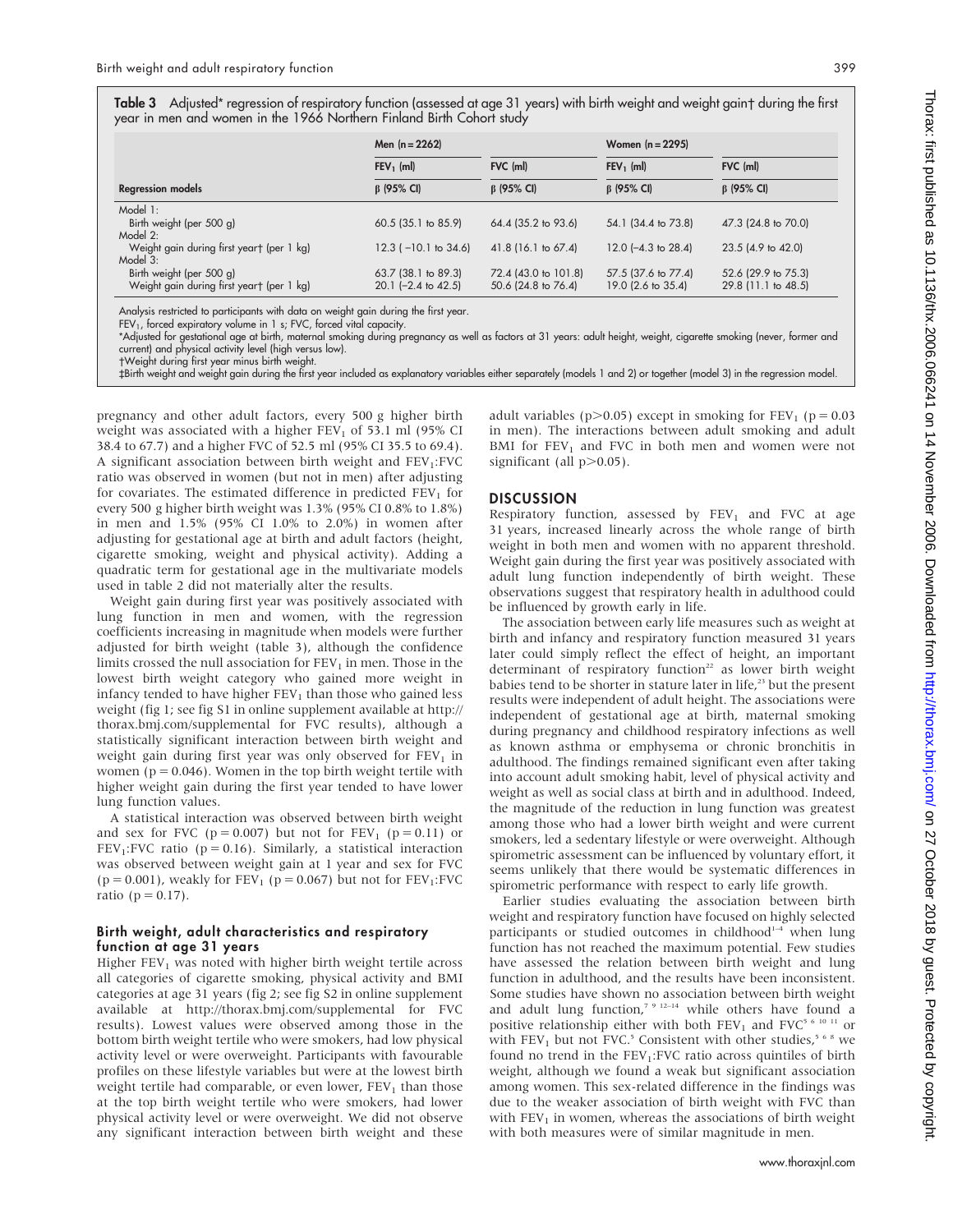

**Figure 2** Forced expiratory volume in 1 second (FEV<sub>1</sub>) in litres in (A) men and (B) women at age 31 years by tertile of birth weight stratified by adult characteristics of men and women in the 1966 Northern Finland Birth Cohort study. The figure shows mean values and 95% confidence limits. Values obtained from regression models and adjusted for gestational age at birth, maternal smoking during pregnancy and factors at 31 years: height, weight, cigarette smoking (never, former and current) and physical activity level (high versus low) except for factor under consideration or weight for analysis using body mass index (weight/height<sup>2</sup>). Smokers were current smokers and non-smokers were never and former smokers combined. High physical activity level defined as participation in brisk activity of at least 20 minutes twice a week and low level if participation was less in duration and/or frequency per week. p for interactions: birth weight and smoking (men = 0.03, women = 0.31), birth weight and physical activity (men = 0.09, women = 0.41), and birth weight and body mass index (men =  $0.54$ , women =  $0.30$ ).

Previous studies were limited by small sample size,<sup>6 7 9–11 13</sup> use of self-reported birth weight,<sup>14</sup> retrospectively obtained perinatal information or reliance on the availability of birth weight data from historical records.<sup>5–8 11 12</sup> Other limitations include loss to follow-up of participants, $s<sup>11</sup>$  use of hospitalbased populations<sup>9 10</sup> and limited data for women<sup>5</sup> or men.<sup>14</sup> Our study was based on a large population-based cohort of men and women who were prospectively followed up from the fetal period to adulthood. Furthermore, our birth weight data were obtained immediately after birth, minimising errors associated with timing, inaccurate recall and rounding off of birth weight measurement.

These limitations could have important implications in determining the strength of the association between early growth and adult lung function. A meta-analysis of these studies suggested that 1 kg of birth weight was associated with an increase in  $FEV<sub>1</sub>$  of 48 ml (95% CI 26 to 70) after adjusting for age, smoking and height.<sup>14</sup> Using a similar regression model, a 1 kg change in birth weight in our cohort was associated with a difference in  $FEV<sub>1</sub>$  of 96.1 ml (95% CI 55 to 137.2) in men and 80.0 ml (95% CI 47.0 to 113.2) in women (combined estimates for men and women after further adjustment for sex was 89.2 ml (95% CI 62.6 to 115.8)). Taking into account other factors through the life course suggests that these estimates might be slightly higher (table 2). The estimate in the metaanalysis may reflect non-random measurement errors which could have weakened the true association. Our findings suggest that the association between birth weight and adult lung function could be stronger than previously shown.

The effect of postnatal growth on adult lung function has been less well studied. It has been suggested that lower birth weight babies with higher postnatal weight gain may develop metabolic abnormalities and cardiovascular disease in adulthood.<sup>24</sup> One study suggested that small babies who gained greater weight at 5–14 weeks had diminished infant lung function than those who gained less weight.<sup>25</sup> In our cohort, postnatal weight gain among those in the lowest birth weight category was not associated with diminished adult lung function. Furthermore, anthropometric measures at birth and at 12 months among Chileans were unrelated to  $FEV<sub>1</sub>$ measured in their late teens.<sup>26</sup> Actual data were not presented in this paper, but we speculate that an age-related decline might heighten differences in lung function across the birth weight gradient. Alternatively, ethnicity might also play a role. In a non-Caucasian population, birth weight was reported to be unrelated to adult lung function.<sup>9</sup>

Pulmonary development runs in parallel with the stage of bodily development at birth.<sup>27</sup> <sup>28</sup> In humans, lung development continues postnatally with airway and alveolar formation and enlargement mainly continuing up to 2 years of age.<sup>28 29</sup> As fetal life is a period of rapid growth, any stimulus or insult at this critical period of early life development could permanently alter or ''programme'' the structure and physiology of the respiratory system with possible long-term consequences.<sup>30</sup> Lower birth weight could indicate the effect of an adverse intrauterine environment which retards growth in utero and consequently constrains growth of the airways and peripheral lung development. Since alveolar development continues into early infancy, impaired postnatal growth could also restrict further lung growth and differentiation.

The mechanism linking fetal growth retardation and impaired lung development is unclear. Maternal smoking during pregnancy is associated with lower birth weight,<sup>31</sup> impaired lung function in infancy<sup>32</sup> and childhood,<sup>33</sup> and higher lung function decline in young adulthood.<sup>34</sup> Although our findings were independent of maternal smoking during pregnancy, other factors such as maternal nutrition during pregnancy could play a role.<sup>29</sup> In animals, impairment in airway development has accompanied intrauterine growth restriction due to undernutrition.<sup>35 36</sup> Intrauterine growth restriction, which could also be due to excess fetal exposure to exogenous adrenocortical hormones,<sup>37</sup> is associated with raised fetal cortisol levels.<sup>38</sup> Prolonged early life exposure to glucocorticoids could have adverse affects on lung morphometry and alveolarisation.39 Fetal growth retardation in itself may restrict lung distension, an important physical factor known to stimulate fetal lung growth.40 Lower birth weight has been associated with a lower proportion of lean mass<sup>41</sup> and lower muscular strength,<sup>42</sup> possibly affecting the muscular component of ventilation. As low birth weight has been associated with diminished lung function in infancy<sup>4</sup> and in childhood, $1-3$  and pulmonary function has been shown to track in childhood and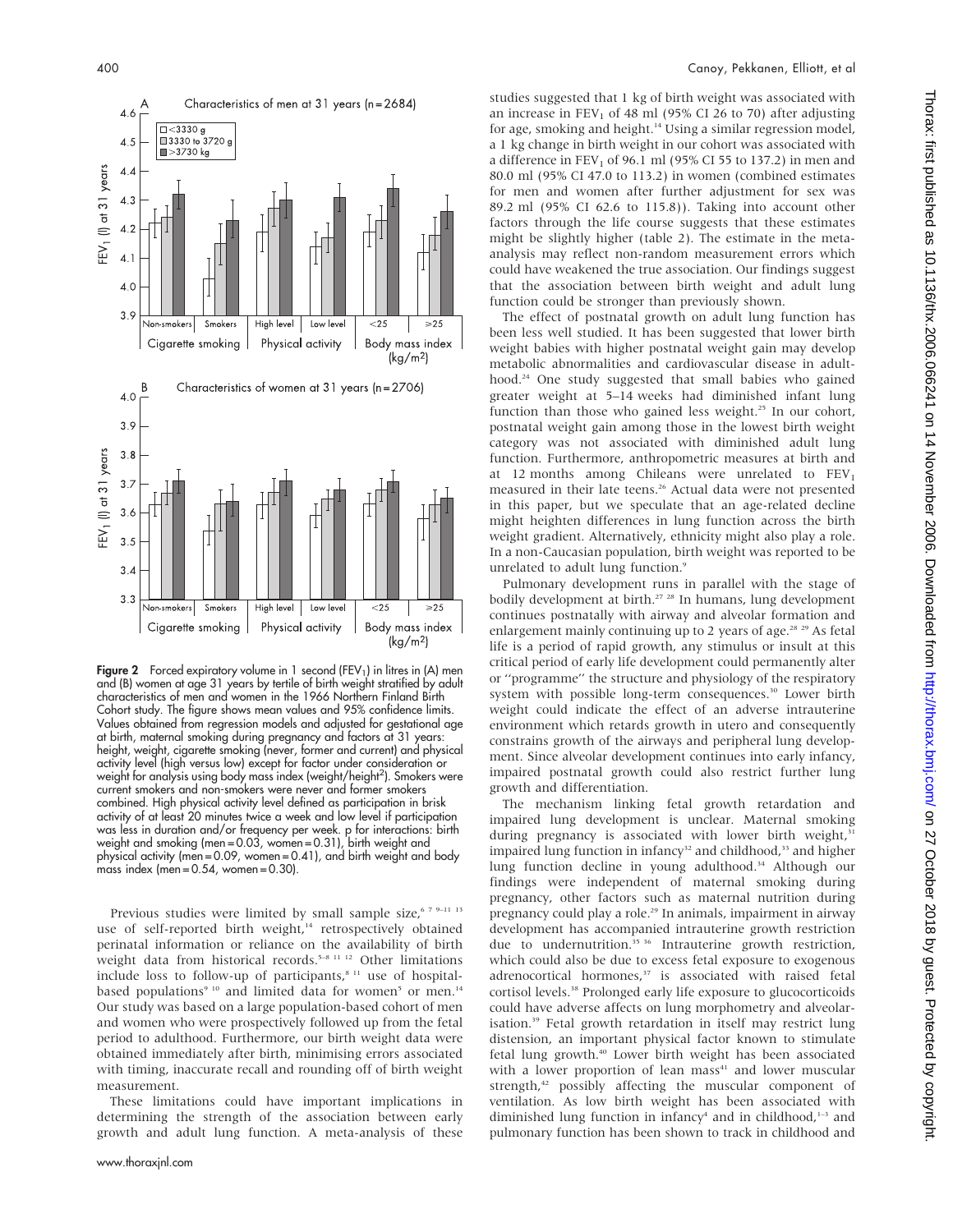adolescence to adulthood,<sup>43</sup> it is plausible that the reduced adult lung function in lower birth weight babies reflects their failure to achieve maximum adult ventilatory capacity. Although our cohort is still mainly too young to develop important clinical outcomes such as chronic obstructive pulmonary disease, diminished lung function in young adulthood could render them at higher risk of developing chronic obstructive airway disease later in life.<sup>5</sup>

Our study has certain limitations. We did not assess lung function serially over time, although a single measurement of pulmonary function in adulthood has consistently been shown to predict important health outcomes in different populations.15 16 Further, the relatively increased age-related decline in pulmonary function is normally observed in the late 30s, so our estimates are probably more stable and less affected by these rapid changes.<sup>44</sup> However, we may not be able to assess changes over time separately for  $FEV<sub>1</sub>$  and FVC which might have implications in interpreting the age-related or sex-specific decline in the  $FEV_1:FVC$  ratio.<sup>44</sup> Reversibility of airflow limitation was not examined, but we have previously shown that birth weight is unrelated to asthma or skin atopy.<sup>45</sup> We also cannot rule out a common underlying genetic explanation for fetal growth retardation and reduced adult lung function. On the other hand, an important strength of the study is that we were able to include prospectively collected data on potential confounders and mediating factors operating throughout the life course.

In conclusion, babies with lower birth weight and poor infant growth may be at a higher risk for developing impaired adult pulmonary function. Our findings suggest that impaired respiratory function may be preventable or modifiable through the life course by targeting better maternal health during pregnancy, improved nutrition in infancy and adopting a healthy lifestyle in adulthood.

#### ACKNOWLEDGEMENTS

The authors thank the participants and staff for their continued cooperation with the study. They also acknowledge the database management support of Mr Markku Koiranen (University of Oulu) and Ms Ulla Sovio (Imperial College London), and statistical advice from Mr Jari Jokelainen (University of Oulu), Professor Nicholas Day (University of Cambridge) and Dr Anne-Helen Harding (University of Cambridge).



Further data are available in table S1 and figs S1 and S2 available online at http://thorax.bmj.com/supplemental

#### Authors' affiliations .......................

Dexter Canoy, Paavo Zitting, Department of Public Health Science and General Practice, University of Oulu, Finland

Paul Elliott, Mark P Little, Marjo-Riitta Järvelin, Department of

Epidemiology and Public Health, Imperial College London, UK Juha Pekkanen, Environmental Epidemiology Unit, National Public Health Institute, Finland

Anneli Pouta, Department of Child and Adolescent Health, National Public Health Institute, Finland

Anna-Liisa Hartikainen, Department of Obstetrics and Gynecology, University of Oulu, Finland

Jaana Laitinen, Oulu Regional Institute of Occupational Health, Finland Swatee Patel, School of Computing and Mathematical Sciences, The University of Greenwich, UK

The 1966 Northern Finland Birth Cohort study has been supported by programme grants from the Academy of Finland, the University of Oulu and the University Hospital Oulu. Additional grants were received from the European Commission (Quality of Life and Management of Living Resources Programme, contract number QLG1-CT-2000-01643) for data collection. Funding agencies were not involved in the study design, analysis

and data interpretation, writing of the manuscript, and the decision to submit the paper for publication.

Competing interests: None declared

#### **REFERENCES**

- 1 Chan KN, Noble-Jamieson CM, Elliman A, et al. Lung function in children of low birth weight. Arch Dis Child 1989;64:1284–93.
- 2 Rona RJ, Gulliford MC, Chinn S. Effects of prematurity and intrauterine growth on respiratory health and lung function in childhood. *BMJ* 1993;**306**:817–20.<br>3 Doyle LW, Cheung MM, Ford GW, *et al.* Birth weight <1501 g and respiratory
- health at age 14. *Arch Dis Child* 2001;**84**:40–4.<br>4 Dezateux C, Lum S, Hoo AF, *et al.* Low birth weight for gestation and airway
- function in infancy: exploring the fetal origins hypothesis. Thorax 2004;59:60–6. 5 Barker DJ, Godfrey KM, Fall C, et al. Relation of birth weight and childhood
- respiratory infection to adult lung function and death from chronic obstructive airways disease. BMJ 1991;303:671–5.
- 6 Stein CE, Kumaran K, Fall CH, et al. Relation of fetal growth to adult lung function in south India. Thorax 1997;52:895–9.
- 7 Shaheen SO, Sterne JA, Tucker JS, et al. Birth weight, childhood lower respiratory tract infection, and adult lung function. Thorax 1998;53:549-53.
- 8 Lopuhaa CE, Roseboom TJ, Osmond C, et al. Atopy, lung function, and obstructive airways disease after prenatal exposure to famine. Thorax 2000;55:555–61.
- 9 Cheung YB, Karlberg JP, Low L, et al. Birth weight and adult lung function in China. Thorax 2001;56:85.
- 10 Boezen HM, Vonk JM, van Aalderen WM, et al. Perinatal predictors of respiratory symptoms and lung function at a young adult age. *Eur Respir J*<br>2002;**20**:383–90.
- 11 Edwards CA, Osman LM, Godden DJ, et al. Relationship between birth weight and adult lung function: controlling for maternal factors. Thorax 2003;58:1061–5.
- 12 Laerum BN, Svanes C, Gulsvik A, et al. Is birth weight related to lung function and asthma symptoms in Nordic-Baltic adults? Respir Med 2004;98:611–8.
- 13 **Matthes JW**, Lewis PA, Davies DP, et al. Birth weight at term and lung function in<br>adolescence: no evidence for a programmed effect. Arch Dis Child 1995;73:231–4.
- 14 Lawlor DA, Ebrahim S, Davey SG. The association of birth weight with adult lung function: findings from the British Women's Heart and Health Study and a metaanalysis. Thorax 2005;60:851–8.
- 15 Sin DD, Wu L, Man SF. The relationship between reduced lung function and cardiovascular mortality: a population-based study and a systematic review of the literature. Chest 2005;127:1952–9.
- 16 Mannino DM, Buist AS, Petty TL, et al. Lung function and mortality in the United States: data from the First National Health and Nutrition Examination Survey follow up study. Thorax 2003;58:388–93.
- 17 Rantakallio P. The longitudinal study of the northern Finland birth cohort of 1966. Paediatr Perinat Epidemiol 1988;2:59–88.
- 18 Valvanne L. Kansanomaisesta synnytysavusta tämänpäivän äityishuoltoon [From traditional neighbour-aid during delivery to present-day maternity welfare].
- Suomen Lääkärilehti [Finnish Medical Journal] 1966;**21**:1807–20.<br>19 **Jarvelin MR**, Sovio U, King V, et al. Early life factors and blood pressure at age<br>31 years in the 1966 Northern Finland birth cohort. Hypertension 2004;44:838–46.
- 20 **Johnston ID**, Strachan DP, Anderson HR. Effect of pneumonia and whooping cough in childhood on adult lung function. N Engl J Med 1998;338:581–7.
- 21 American College of Sports Medicine. The recommended quantity and quality of exercise for developing and maintaining cardiorespiratory and muscular fitness,<br>and flexibility in healthy adults. Med Sci Sports Exerc 1998;**30**:975–91.
- 22 Quanjer PH, Tammeling GJ, Cotes JE, et al. Lung volumes and forced ventilatory flows. Report Working Party Standardization of Lung Function Tests, European Community for Steel and Coal. Official Statement of the European Respiratory Society. Eur Respir J 1993;16(Suppl):5-40.
- 23 Sorensen HT, Sabroe S, Rothman KJ, et al. Birth weight and length as predictors for adult height. Am J Epidemiol 1999;149:726–9.
- 24 Singhal A, Lucas A. Early origins of cardiovascular disease: is there a unifying<br>hypothesis? *Lancet* 2004;363:1642–5.<br>25 Lucas JS, Inskip HM, Godfrey KM, *et al.* Small size at birth and greater postnatal
- weight gain: relationships to diminished infant lung function. Am J Respir Crit Care Med 2004;170:534–40.
- 26 Rona RJ, Smeeton NC, Bustos P, et al. The early origins hypothesis with an emphasis on growth rate in the first year of life and asthma: a prospective study in Chile. Thorax 2005;60:549–54.
- 27 Engel S. The structure of the respiratory tissue in the newly-born. Acta Anat (Basel) 1953;19:353–65.
- 28 Becklake MR, Kauffmann F. Gender differences in airway behaviour over the human life span. Thorax 1999;54:1119-38.
- 29 Merkus PJ, Have-Opbroek AA, Quanjer PH. Human lung growth: a review. Pediatr Pulmonol 1996;21:383–97.
- 30 Lucas A. Programming by early nutrition in man. The childhood environment and adult disease. Chichester, UK: John Wiley, 1991:38–55.
- 31 Rantakallio P. The effect of maternal smoking on birth weight and the subsequent health of the child. Early Hum Dev 1978;2:371–82.
- 32 Lodrup Carlsen KC, Jaakkola JJ, Nafstad P, et al. In utero exposure to cigarette smoking influences lung function at birth. Eur Respir J 1997;10:1774–9. 33 Cunningham J, Dockery DW, Speizer FE. Maternal smoking during pregnancy
- as a predictor of lung function in children. Am J Epidemiol 1994;139:1139–52.